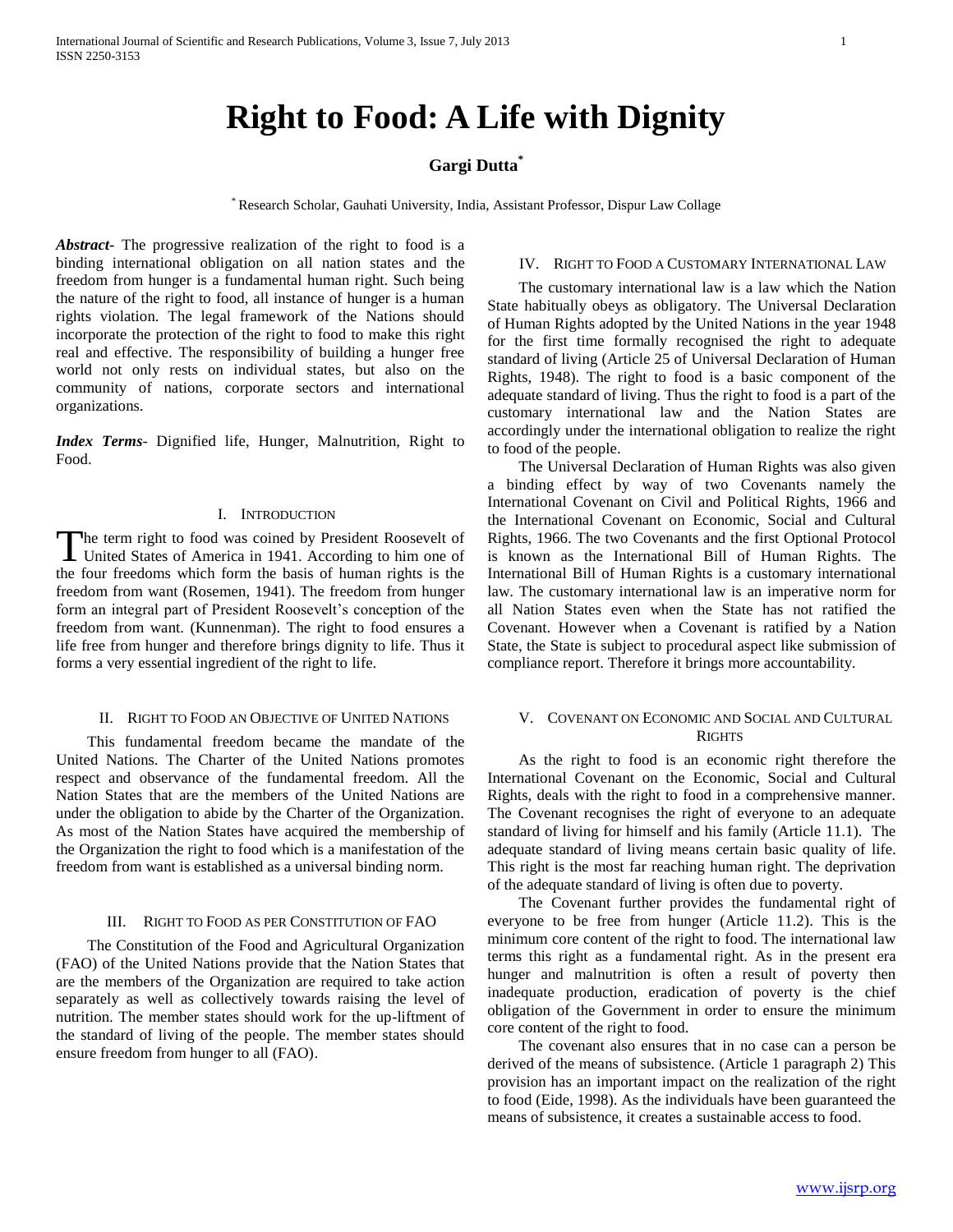Another far reaching guarantee under the covenant is the right to social security (Article 9). This provision ensures that the Nation State shall prevent the fall in the standard of living due to old age, sickness or unemployment. Thus the Nation State should take steps to prevent the fall in the food consumption of the people belonging to the vulnerable section. This provision strengthens the concept of the normative core content of the right to food. As the basic components of human rights have been guaranteed, any person unable to fulfill the basic needs is required to be provided the same by the Government. Therefore the Nation States are under the international obligation to undertake intervention programmes for the section of the people suffering from hunger and malnutrition.

#### VI. OBLIGATION OF THE NATION STATES

 The Covenant on Economic Social and Cultural right imposes the following obligation on the Nation State namely:

#### (1) Obligation to take Steps

 The Nation State is under the obligation to undertake steps individually and with the assistance of the international agencies, bodies and other Nation States to realize the right to food of the people to the maximum of the economic capacity. The Nation State should adopt all appropriate measures including the adoption of appropriate legislative measures for the realization of the right to food of the people. The obligation to take steps is a negative obligation. It requires the Nation State to repeal all legislation that prevents the people from satisfying the dietary needs through self efforts. Furthermore, it also prevents the Nation State from adopting policies and legislations which shall obstruct the people from feeding themselves through their own efforts. The obligation to take steps also imposes a positive obligation on the Nation State to ensure that all individuals have access to food. In the *Ogoni Case (The Social and Economic Rights Action Center and the Center for Economic and Social Rights-versus-Nigeria)* (2002) the issue before the court was as to whether the Nation State fails its obligation to take step when there is a widespread starvation in the country. As the right to food was not implicit in the African Charter on Peoples and Human Right, the African Commission held that the right flows from the right to life. The Commission held that the Government had failed to take step required to protect the people of the Ogoni community. This is a classic illustration of the manner the Nation State is to discharge its obligation to take step.

#### (ii) The Obligation of Non Discrimination

 The second obligation of the Nation State in the realization of the right to food is the obligation of non-discrimination. The Covenant on the economic and social right guarantee to the individuals that the rights enumerated in the covenant shall be exercised without any discrimination on the basis of race, colour, sex, language, religion, political or other opinion, national or social origin, property, birth or any other status (Article 2.2). The meaning of the above obligation is explained as the prohibition on discrimination in the access to food or entitlements for its procurement on the above mentioned ground. Such discrimination is a violation of the obligation of the Nation State (United Nations). The Charter of the United Nations and

Universal Declaration of Human Rights, 1948 also promotes the principle of non-discrimination. Beside the above international documents this principle is enshrined in the constitution of most of the countries.

 In *F.H. Zwaan-de Vries-versus-The Netherlands* (1987) the United Nation Human Rights Committee upheld the principles of non-discrimination when it held that the Dutch legislation that barred the married women but not the married men from the benefit of unemployment allowance is discriminatory and thus a violation of the obligation of the Nation State.

 These obligations of the Nation States are clarified by the Committee on Economic Social and Cultural Rights. The committee applies a three level obligation upon the Nation States.

### Obligation to Respect

 The obligation to respect the right to food of the people requires the Nation State to refrain from any act which deprives an individual or a group of individuals from enjoying their right to food through their own efforts (General Comment12 paragraph 16). This obligation is same as the negative obligation of the Nation State. Such obligation prohibits policies that destroy the access to food of individuals or group of individuals.

 The obligation to respect is upheld in the classic case of *Ogoni* where the African Commission has held that by destroying the source to food of an individual and arbitrarily evicting them off their property is a violation of the obligation to respect.

 The obligations to respect also include prohibition to repeal or suspend any legislation that gives access to the right to food of the people. In *Resident of Bon Vista of Mansions-versus-Southern Metropolitan Local Council* (2000(6) BCLR 625) the High Court of South Africa quashed the order of the local council to disconnect the water supply on the ground of nonpayment of bills. The court held that such action is a breach of the obligation of the Nation State to respect the existing access to water.

 Thus the obligation to respect the right to food not only operates as a negative right but also creates a positive duty to respect the existing access to food.

#### Obligation to Protect

 The obligation to protect means that the Nation State is required to ensure that no individual or enterprise deprives other persons or a group of persons of their access to adequate food (General Comment 12 paragraph 15). This obligation ensures that the Nation State protects the food vulnerable section from the outside interference resulting in destroying their access to food.

 The Nation States under this obligation are required to ensure by taking appropriate steps that the activities of the private business sectors and the civil society do not obstruct the access to food of the people (General Comment 12 paragraph 27).

 Again in the classic case of *Ogoni* the African Commission held that the Government of Nigeria violated its obligation to protect when the Government failed to prevent the corporation from disposing off its industrial waste in water which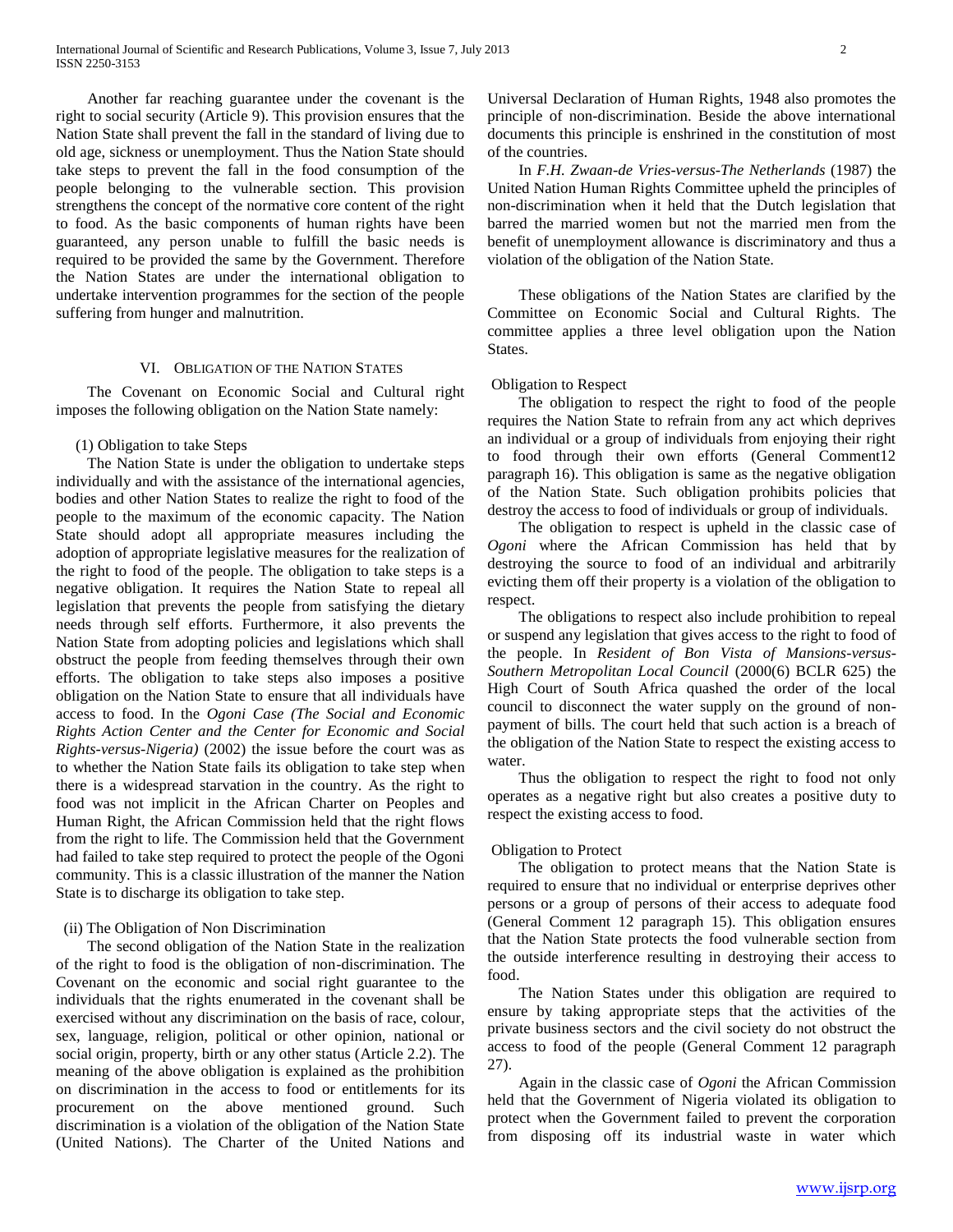contaminated the water for farming and the fishes on which the *Ogoni* community relied for a livelihood. This resulted in severe malnutrition in the community.

 The obligation to protect also extends to the international institutions and bodies. The international financial institutions like the International Monetary Fund and the World Bank is required to adopt policies that protect the right to food of the people (General Comment 12 paragraph 41 and General Comment 2 paragraph 9).The obligation to protect operates as a check on the Government adopting the neo-liberal economic theory to allow the extension of the theory to interfere with the traditional livelihood of the vulnerable community. The conversion of agricultural land to economic zones is a violation of the obligation to protect.

## Obligation to Fulfill (facilitate) Needs

The obligation to fulfill is further divided as follows

- (a) The obligation to facilitate
- (b) The obligation to provide.

 The obligation to facilitate means that the Nation State must take steps to ensure that the people can earn their livelihood and thus ensures food security. The obligation includes proactive role of the Nation State to increase the access of the people to food. The obligation further includes training on nutrition, agrarian reform policies, urban and rural development etc.

 The obligation to provide means that whenever an individual or a group of individuals are unable to feed themselves for reasons beyond their control the Nation State is required to directly provide food assistance to the maximum of the available resource. This obligation is also available to the sick, old and infirm, victims of natural disaster etc. The example of the obligation to provide is found in *Grootboom and others-versus-Government of the Republic of South Africa and others* (2000) where the Constitutional Court of South Africa, explored the obligation to provide very thoroughly and held that the Government has failed in its obligation to provide for the people in desperate need when the Nation State evicted a community of 510 children and 390 adults living in informal settlements without providing an alternative accommodation.

 The Apex Court of India has observed that most of the jurisprudence on the right to food in India is concentrated on the obligation of the Nation State to provide (PUCL-vs-Union of India, Writ Petition No 196/2000).

 The obligation to protect differs from state to state according to the available resource. However all Nation States are required to protect the people against the violation of the minimum core content of the right to food. When a Nation State argues that it lacks the resource to provide access to food to the population suffering from starvation, it has to establish that it has undertaken all steps possible with the resource at their disposal to satisfy the minimum core content (General Comment 12 paragraph 17).

## VII. INTERNATIONAL COVENANT ON CIVIL AND POLITICAL **RIGHTS**

 Certain rights of the civil nature are interrelated to the right to food like the right to life. The guarantee of such rights leads to

a guarantee of the right to food. The international law on the civil and political rights guarantees the right to life for all human beings (Article 6(1)). The right to life should be given a wide and inclusive meaning. As the right to food is the basic component of the right to life, therefore, violation of the right to food also constitutes the violation of the right to dignified life.

## VIII. PROTECTION OF VULNERABLE GROUPS

 The international law universally accepted by the Nation States is the Convention on the Protection of the Rights of the Child 1989. The convention contains provisions which deal with issues of nutrition of a child. It recognises the right of highest standard of health which includes measures to combat malnutrition by providing adequate nutritious food. The Nation State should ensure adequate pre-natal and post natal care of mothers. The convention calls to promote and encourage international co-operation for full realization of the right to adequate nutrition of the children (Article 24). The Nation State has an obligation to provide a standard of living adequate for the physical, mental, spiritual and social development of the child (Article 27.1). Parents and the similarly placed persons have the primary obligation as per their financial capability to provide a living condition adequate for the development of the child (Article 27.2). The Nation State is required to assist the parents to implement the right to nutrition (Article 27.3).

 The Convention protecting the rights of the child has been accepted by all the Nation States excepting two and therefore the Convention has attained the status of the customary international law.

 The International Convention for Elimination of all Forms of Discrimination against Women, 1979 provides protection to the right to food during pregnancy and the lactation period (Article 12.2).

## IX. RESOURCE IMPLICATION AND THE RIGHT TO FOOD

 The ultimate goal of every law is the full realization of the rights flowing from it. However as the right to food has a substantial resource implication, the realization of the right to food to a great extent depends upon the economic capacity of the Nation State (General Comment 3). The Nation State is required to progressively realize the right to food of the people. This means that the Nation State is required to take positive step in the above direction. This balances the right to food with the economic capacity of the Nation State. The realization of the right to food cannot be differed indefinitely on the ground of economic incapacity (Intergovernmental Working Group). However the extent of the adequacy of the steps could vary according to the economic capacity of the Nation State. The Nation State should undertake diverse steps as short time measures which will lead to the realization of the right to food of the people.

 The lack of political will cannot be given the colour of resource constrain as an excuse for a Nation State to deny the right to food (General Comment 12 paragraph 17). In *Grootboom and others-versus-Government of the Republic of South Africa and others* the Constitutional Court of South Africa found that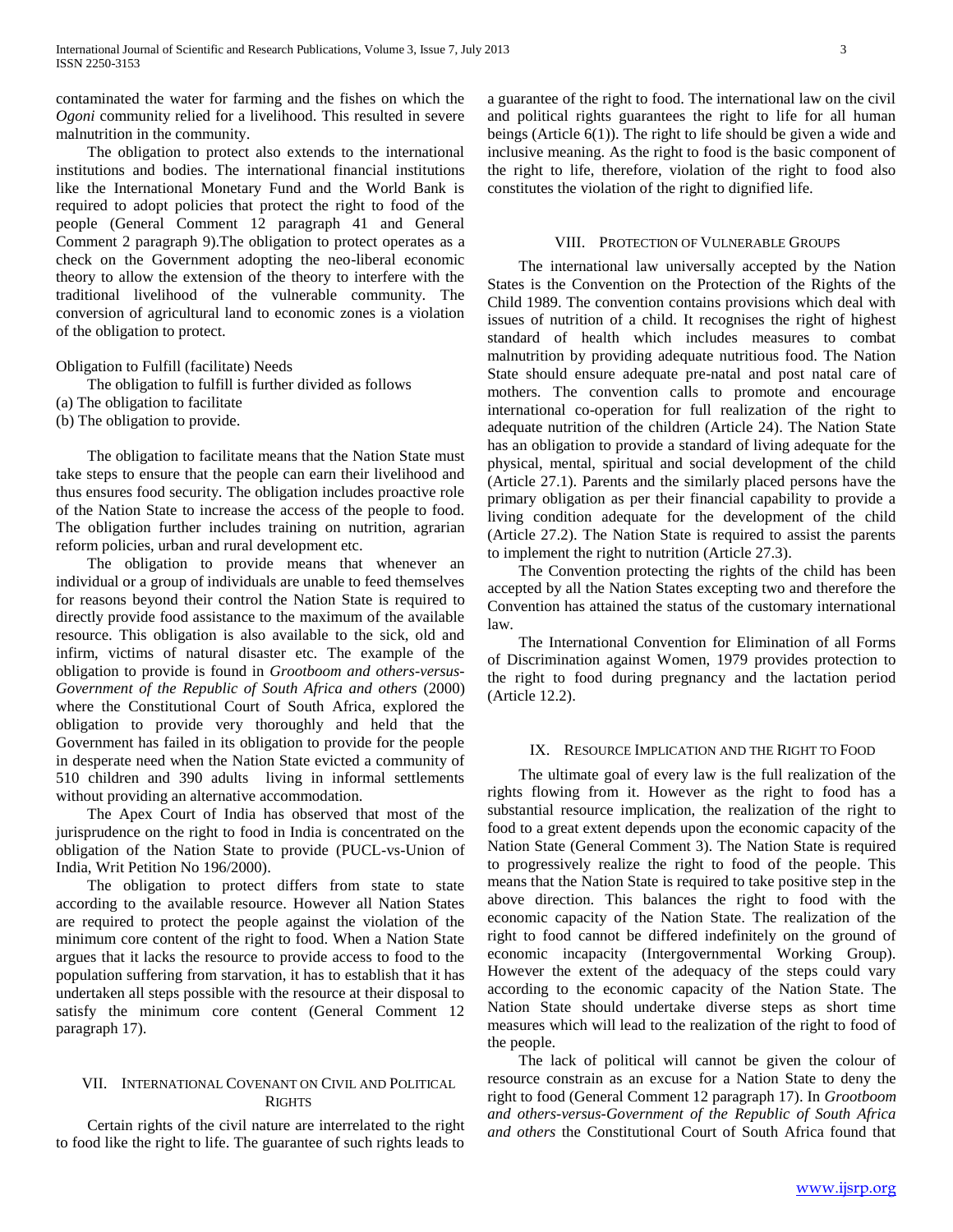the Nation State should allow the progressive realization of the economic right to housing of the larger section of the people to the extent of the available resource.

## X. CONSTITUTIONS OF SOME NATION STATES RECOGNISING RIGHT TO FOOD

 The international law pays an important role in setting guidelines for national legislations. When a Nation State undertakes to honour a particular right, it is their responsibility to discharge their obligation by formulating them in their national legislation. The frontline of the responsibility to realize the right to food is on the Nation State. The Nation State is required to articulate laws creating entitlements for the right to food.

 The right to food has been incorporated in various constitutions of the world either as aspiration goal or an enforceable right. The Constitution of Bangladesh, Bolivia, Brazil, Colombia, Congo, Cuba, Ecuador, Ethiopia, Guatemala, Haiti, India, Islamic Republic of Iran, Malawi, Nicaragua, Nigeria, Pakistan, Paraguay, South Africa, Sri Lanka, Uganda and Ukraine, contains provisions relating to the right to food.

 However, in many countries the Constitution establishes the right to food as an aspiration goal like Bangladesh, Ecuador, Ethiopia, Guatemala, India, Malawi, Nigeria, Pakistan, Iran and Sri Lanka. All the above countries except Pakistan have ratified the International Covenant on Economic, Social and Cultural Rights. Therefore these Nation States have the obligation to frame legislative framework on the right to food and establish it as a basic right. The Voluntary Guidelines also call upon the Nation States to frame adequate legislative framework establishing the right to food rather than an aspiration goal which can be easily avoided by the Nation State.

 In some Nation States the right to food is available to a particular section of the population. The Constitution of Bolivia, Brazil and Cuba provides the protection of the right to food only to small section of the vulnerable population. Therefore such provision fails to meet the requirements of the minimum protection that is to be ensured as per the international law.

 There is another set of Nation States which cast the obligation to provide protection of the right to food only on the parents. The international law cast a duty to ensure protection against the violation of the right to food firstly upon the Nation State, secondly the community, society or the parents, and thirdly on Transitional Corporations, lastly the International Organizations.

 Most of the Constitutions of Nation States containing a provision on the right to food provide protection only to the citizens like the Constitutions of Bangladesh, Haiti, Nicaragua and Nigeria.

 In many countries the right to food is not directly recognised. Many constitutions of the world recognize other related rights like the right to life or the right to human dignity. The United Nations Human Rights Committee suggested that the Government should adopt broad interpretation of the right to life and human dignity to include the right to food. This interpretation facilitated the inclusion of the right to food in the legislative framework when the Constitution recognizes the right to life or other associated rights.

 The Constitution of India guarantees the right to life. The Constitution establishes the right to food as the aspiration goal. Harmonizing the two provisions the judiciary held that the Constitution of India guarantees the right to food.

The Constitution of Switzerland recognises the right to human dignity. Subsequently the right to minimum condition of existence including food, shelter has been recognised under the new Constitution of Switzerland.

 Thus most of the constitutional protection does not fulfill the notion of the different dimensions of the right to food as per the international law. The most comprehensive legal protection of the right to food is found in the Constitution of South Africa. It not only assures the right to food, water and social security but also puts an obligation on the Nation State to respect, protect and fulfill the rights flowing from the Bill of Rights.

### XI. CONCLUSION

 The international protection on the right to food has reached a new height through General Comment 12. However the international mechanism for realization of the right to food is falling behind the target. According to the estimate of the FAO, 826 million people worldwide suffer from hunger. After three decades of the existence of the Bill of Rights the people continue to suffer the violation of the minimum level of the guaranteed right to food.

 The countries are striving towards economic development to eradicate poverty. The fruits of the economic growth are being diverted through policies to the rich who constitute 20% of the population. This brings a negative effect on accessibility of food to the poor and marginalized groups as they are loosing their traditional livelihood to corporate sectors. The growth in economy usually escapes the poor. The international law need to elaborate in further details the balance required to be observed by the Nation States between economic growth and the livelihood of the poor and marginalized.

 A number of the countries like South Africa, Nicaragua, Mexico, Peru and Uganda are working in bringing about legislation on the right to food. In the year 2005 Guatemala was the first country in Latin America to pass legislation on the right to food. Brazil passed legislation in 2006 to achieve the target of zero hunger. There is a tremendous pressure from the civil society in India for legislation on the right to food. The Government of India is in the process of processing legislation for protection of the right to food.

#### **REFERENCES**

- [1] 182/1984 (United Nations Human Rights Committee April 1987).
- [2] CCT 11/00 (Constitutional Court of South Africa Octabar 2000). 2000(6) BCLR 625, 1/123/2 (High Court of South Africa). ACHPR/COMM/A044/1 of 27 May 2002 (Africal Court of Human Rights 2002).
- [3] Eide. (1998). Right to Adequate Food as a Human Right. United Nations.
- [4] FAO. *Right to Food*. Retrieved from www.fao.org.
- [5] Intergovernmental Working Group. *Justiciability of the Right to Food.* Retrieved from www.fao.org.
- [6] Kunnenman. *Freedom From Want.* Retrieved from Righttofood.org.co.